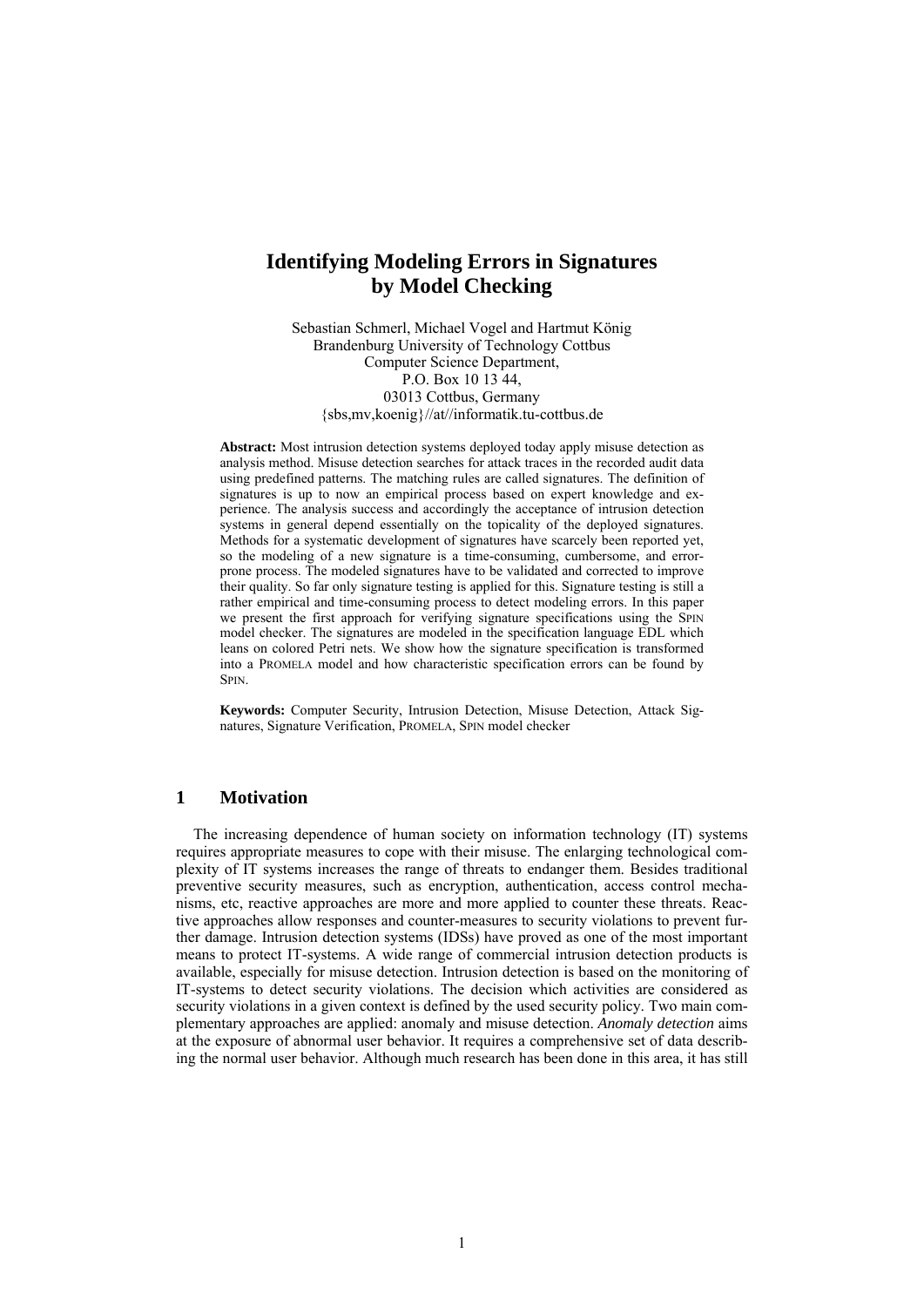a limited practical importance because it is difficult to provide appropriate profile data. *Misuse detection* focuses on the (automated) detection of known attacks described by patterns which are used to identify an attack in an audit data stream. The matching rules are called *signatures*. Misuse detection is applied by the majority of the systems used in practice.

The detection power of misuse detection though is still limited. First of all many intrusion detection systems are dedicated to the detection of simple structured network attacks, often still in a post-mortem mode. These are simple single-step attacks and the detection process is mainly a pattern matching process. Sophisticated multi-step or even distributed attacks, which are applied to intrude in dedicated computer systems, are not covered. These attacks are getting an increasing importance, especially in host based intrusion detection.

The crucial factors for high detection rates in misuse detection are the accuracy and the topicality of the signatures used in the analysis process. Imprecise signatures confine strongly the detection capability and cause false positives or false negatives. The former trigger not desired false alarms, while the latter represent undetected attacks. This lack of reliability together with high false alarm rates has questioned the efficiency of intrusion detection systems in practice [8]. The reasons for this detection inaccuracy lie in the signature derivation process itself rather than in the quality of the monitored audit data. Signatures are derived from an exploit. This is the program that executes the attack. The latter represents a sequence of actions that exploit security vulnerabilities in an application, an operating system, or a network. The signatures, in contrast, describe rules, how traces of these actions can be found in an audit or network data stream. In practice, signatures are derived empirically based on expert knowledge and experience. Methods for a systematic derivation have scarcely been reported yet. Automated approaches for reusing design and modeling decisions of available signatures do not exist, yet. Therefore, new signatures are still manually derived. The modeling process is time consuming and the resulting signatures often contain errors. In order to identify these errors the new modeled signatures have to be validated, corrected, and improved iteratively. This process can take several months until the corrected signature is found. As long as this process is not finished the affect systems are vulnerable to the related attack because the intrusion detection system cannot protect them. This period is therefore also called vulnerability window.

Although signatures are not derived systematically, they are usually described in a formal way, e.g. as finite state machines. Examples of such signature description languages are STATL [5], [3], Bro [6], IDIOT [7], and EDL [2], which define a strict semantic for the signatures. These languages though are mostly related to a concrete intrusion detection system. Astonishingly, these languages have not been used for the verification of signatures. The main validation method for signatures in practice is testing which proves with the help of an intrusion detection system, whether the derived signature is capable to exactly detect the related attack in an audit trail. For this, the signatures are applied to various audit trails. To test the different features of a signature, test cases are derived, which modify the signature to reveal detection deficits. Signature testing is a heuristic process. There exists no methodology like in protocol testing. Only some first approaches are reported [4]. Signature testing is a time consuming and costly process which requires manuals steps to derive test cases and to evaluate the test outcome. Testing is, however, not the right process to identify errors in signature modeling. Many of these errors may be already found by verifying the modeled signature. The objective of a signature verification stage should be to prove, whether the modeled signature is actually capable to detect the attack in an audit trail and to ensure that the signature is not in conflict with itself. Typical errors in signature modeling are mutually exclusive constraints, tautologies, or constraints which will be never checked.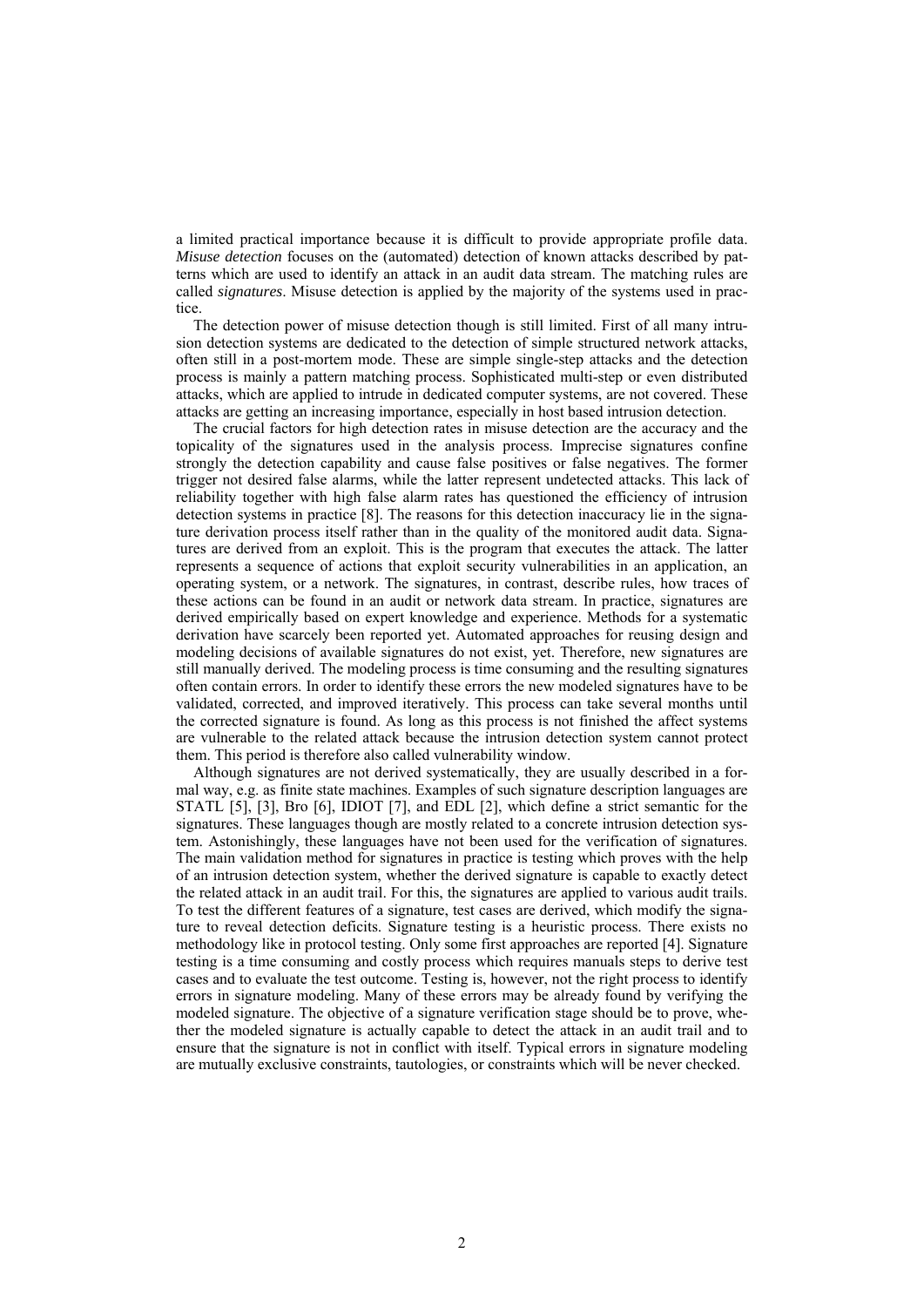In this paper we present the first approach for the verification of signatures. It aims at the verification of multi-step signatures which are described in EDL [2] to demonstrate the principle. EDL supports the specification of complex multi-step attacks and possesses a high expressiveness [1] and nevertheless allows efficient analysis. For the verification, we use the model checker SPIN [11]. We choose SPIN because it supports large state spaces, provides a good tool performance, and is well documented. The transformation of EDL signature specifications into PROMELA is the kernel of this approach. We provide rules how this transformation has to be performed. The verification proves the absence of typical specification errors. These are formulated by linear temporal logic (LTL) conditions which are generated depending on the concrete signature under verification. The remainder of the paper is structured as follows. In Section 2 we consider the signature derivation process. We shortly introduce the signature modeling language EDL and outline the reasons for specification errors when modeling signatures. Section 3 describes the semantic equivalent transformation of EDL into PROMELA. We further show that the translation into PROMELA, which has a well defined semantics, is another way to give a formal semantics to a signature model. In Section 4 we present the verification procedure and show how typical specification errors can be detected. Thereafter in Section 5 we give an overview of a concrete evaluation example. Some final remarks conclude the paper.

## **2 On the modeling of complex signatures**

An attack consists of a sequence of related security relevant actions or events which must be executed in the attacked system. This may be, for example, a sequence of system calls or network packets. These sequences usually consist of several events which form complex patterns. A *signature* of an attack describes criteria (patterns) which must be fulfilled to identify the manifestation of an attack in an audit trail. All the relations and constraints between the attack events must be modeled in the signature. A signature description which correlates several events can readily possess more than 30 constraints. This leads to very complex signatures. In addition, it is possible that several attacks of the same type are executed simultaneously and proceed independently, so that different instances of an attack have to be distinguished as well. This fact raises the complexity of the analysis.

To our knowledge there have been no approaches to identify specification errors in signatures by verification. This is remarkable due the fact that most signature languages have an underlying strict semantic model (e.g. STATL [5], Bro [6], EDL [2]). The approach demonstrated here uses the signature description language EDL (*Event Description Language*) as example of a signature modeling language. EDL leans on colored Petri nets and supports a more detailed modeling of signatures compared to other modeling languages. In particular, it allows a detailed modeling of constraints which must be fulfilled in transitions for attack progress. The definition of EDL is given in [2], the semantic model is described in [1]. Before describing the transformations of EDL signatures into PROMELA models, we outline the essential features of EDL.

#### **2.1 Modeling signatures with EDL**

The description of signatures in EDL consists of places and transitions which are connected by directed edges. *Places* represent states of the system which the related attack has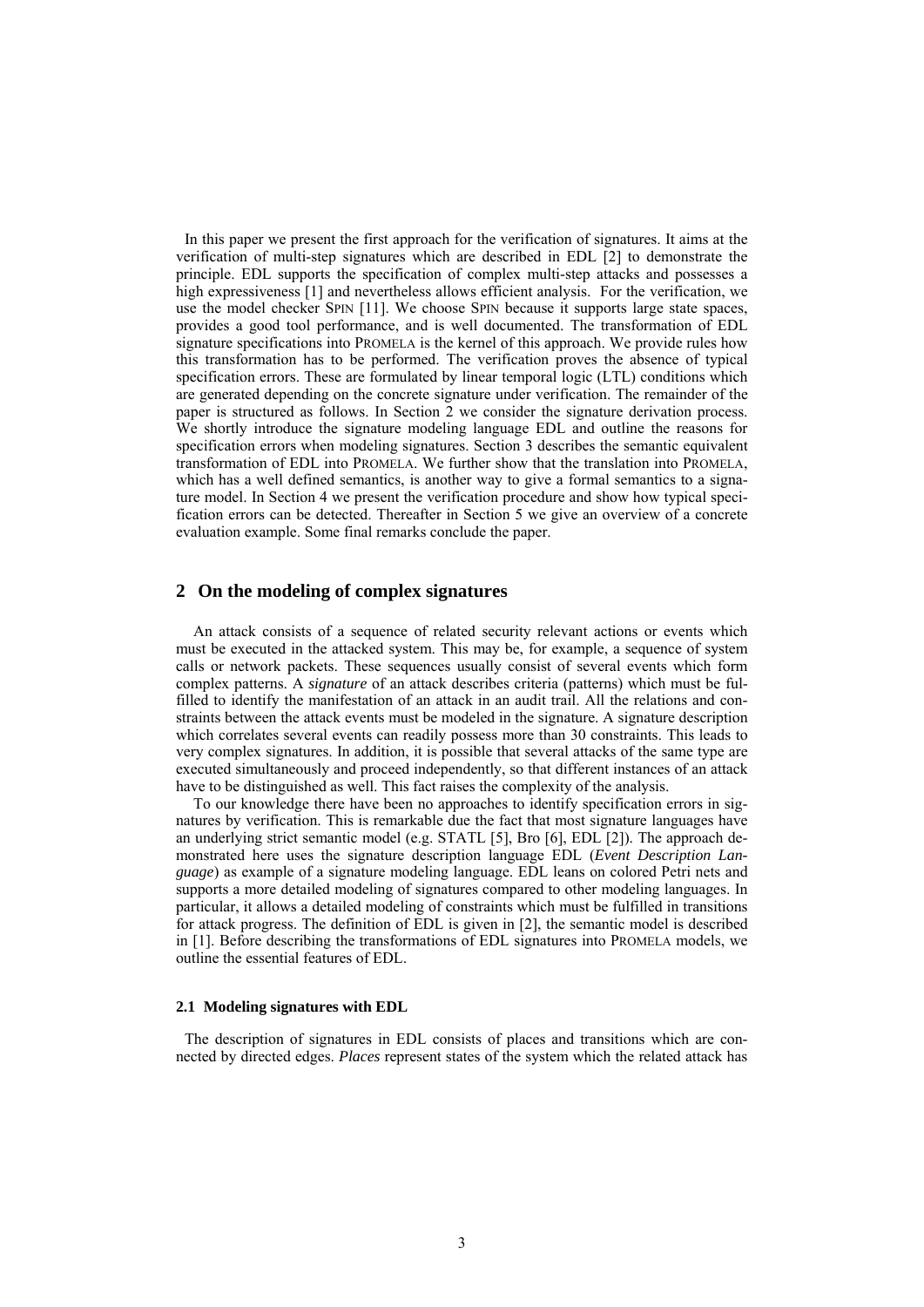to traverse. *Transitions* represent state changes which are triggered by events e.g. security relevant actions. These events are contained in the audit data stream recorded during attack execution. The progress of an attack, which corresponds to a signature execution, is represented by a *token* which flows from state to state. A token can be labeled with features as in colored Petri nets. The values of these features are assigned when the token passes the places. Several tokens can exist simultaneously. They represent different signature instances.

**Places** describe the relevant system states of an attack. They are characterized by a set of features and a place type. Features specify the properties located in a place and their types. The values of these properties are assigned to the token. The information contained in a token can change from place to place. EDL distinguishes four place types: *initial*, *interior*, *escape*, and *exit places*. *Initial places* are the starting places of a signature (and thus of the attack). They are marked with an initial token at the beginning of the analysis. Each signature has exactly one *exit place* that describes the final place of the signature. If a token reaches this place the signature has identified a manifestation of an attack in the audit data stream, i.e. the attack has performed successfully. *Escape places* stop the analysis of an attack instance because events have occurred which make the completion of the attack impossible, i.e. the observed behavior represents normal, allowed behavior but not an attack. Tokens which reach these places are discarded. All other places are *interior places*. Figure 1 shows a simple signature with four places  $P_1$  to  $P_4$  for illustration.



Figure 1: Places and features

**Transitions** represent events which trigger state changes of signature instances. A transition is characterized by input places, output places, event type, conditions, feature mappings, consumption mode, and actions. *Input places* of transition *T* are places with an edge leading to the transition *T*. They describe the required state of the system before the transition can fire. *Output places* of transition *T* are places with an incoming edge from the transition *T*. They characterize the system state after the transition has fired. A change between two system states requires a security relevant event. Therefore each transition is associated with an event type. The firing of a transition can further depend on additional conditions which specify relations over certain features of the event (e.g. user name) and their assigned values (e.g. root). Conditions can require distinct relationships between events and token features on input places (e.g. same values).

If a transition fires, tokens are created on the output places of the transition. They describe the new system state. To bind values to the features of the new tokens, the transitions contain *feature mappings*. These are bindings which can be parameterized with constants, references to event features, or references to input place features. The *consumption mode* (cf. [1]) of a transition controls, whether tokens that activate the transition remain on the input places after the transition fired. This mode can be individually defined for each input place. The consumption mode can be considered as a property of a connecting edge between input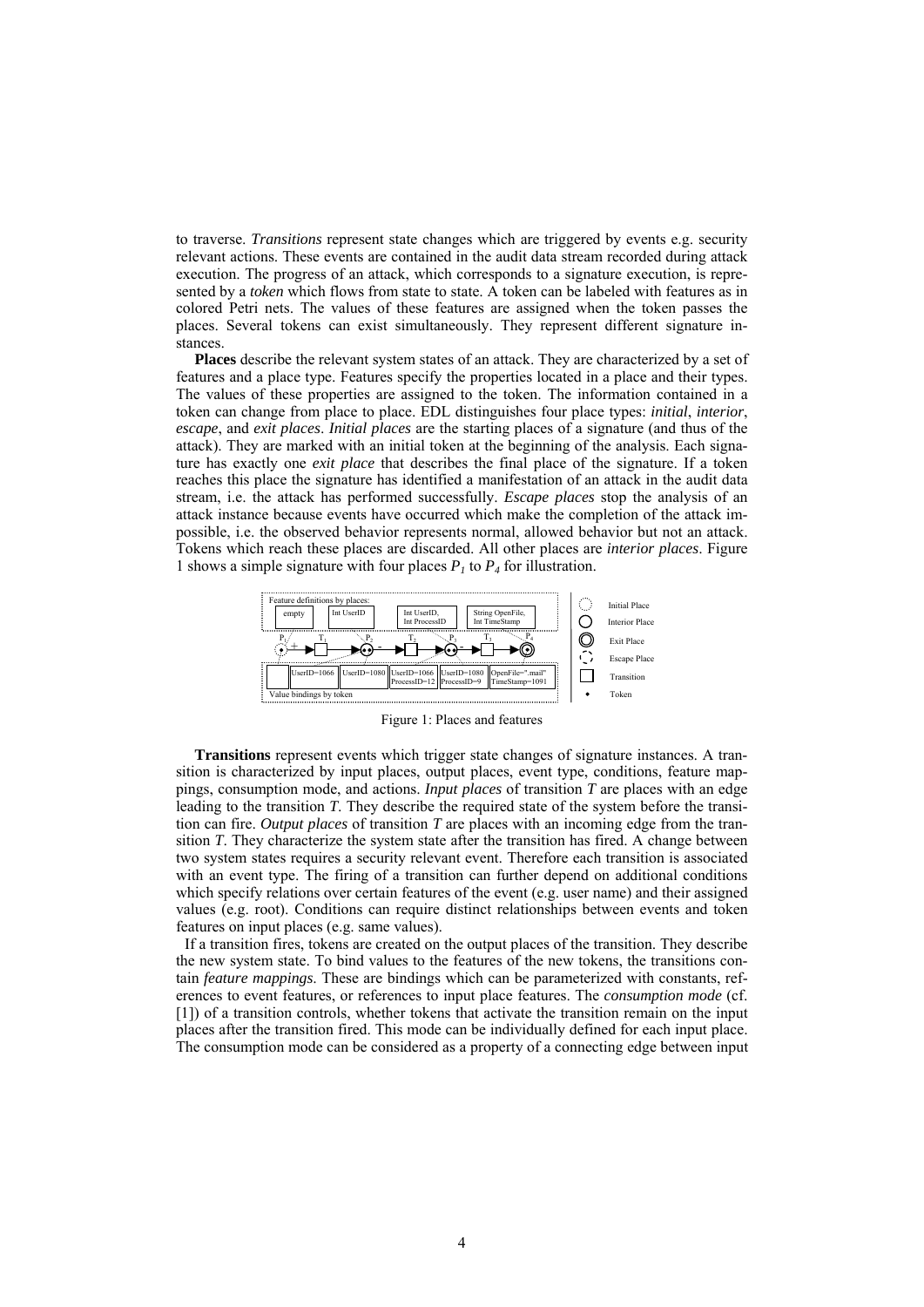place and transition (indicated by "–" or "+"). Only in the consuming case the tokens which activate the transition are deleted on the input places.

Figure 2 illustrates the properties of a transition. The transition  $T<sub>l</sub>$  contains two conditions. The first condition requires that feature *Type* of event *E* contains the value *FileCreate*. The second condition compares feature *UserID* of input place  $P<sub>1</sub>$ , referenced by *"P1.UserID"*, and feature *EUserID* of event type *E,* referenced by *"EUserID"*. This condition demands that the value of feature *UserID* of tokens on input place  $P<sub>l</sub>$  is equal to the value of event feature  $EUserID$ . Transition  $T<sub>I</sub>$  contains two feature mappings. The first one binds the feature *UserID* of the new token on the output place  $P_2$  with the value of the homonymous feature of the transition activating token on place  $P<sub>1</sub>$ . The second one maps the feature *Name* from the new token on place *P2* to event feature *EName* of the transition triggering event of type *E*.



Figure 2: Transition properties

**Firing Rule.** In contrast to Petri nets, in EDL all transitions are triggered in a deterministic conflict free manner. First, all transitions are evaluated to determine active transitions for which all conditions for firing are fulfilled. The active transitions are triggered at the same time. So there is no token conflict. Figure 3 illustrates the triggering rule with two examples signatures. The left side of the figure shows the marking before an event of type *E* occurs and the right side shows the signature state after firing. None of the depicted transitions have an additional transition condition.



Figure 3: Conflict situations

Even though EDL is a very intuitive signature language new modeled signature frequently contain specification errors, such as unreachable places or transition conditions, which can never be fulfilled (mutually exclusive conditions). Other possible errors are a non continuous token flow from the initial place to the exit place or unreachable escape places to stop an attack tracking due to faulty feature mappings. Such specification errors lead to inaccurate signatures causing false positives or negatives, respectively. Many of these inaccuracies can hardly or not all be identified by static signature analyses. Therefore we decided to apply model checking to detect these types of errors.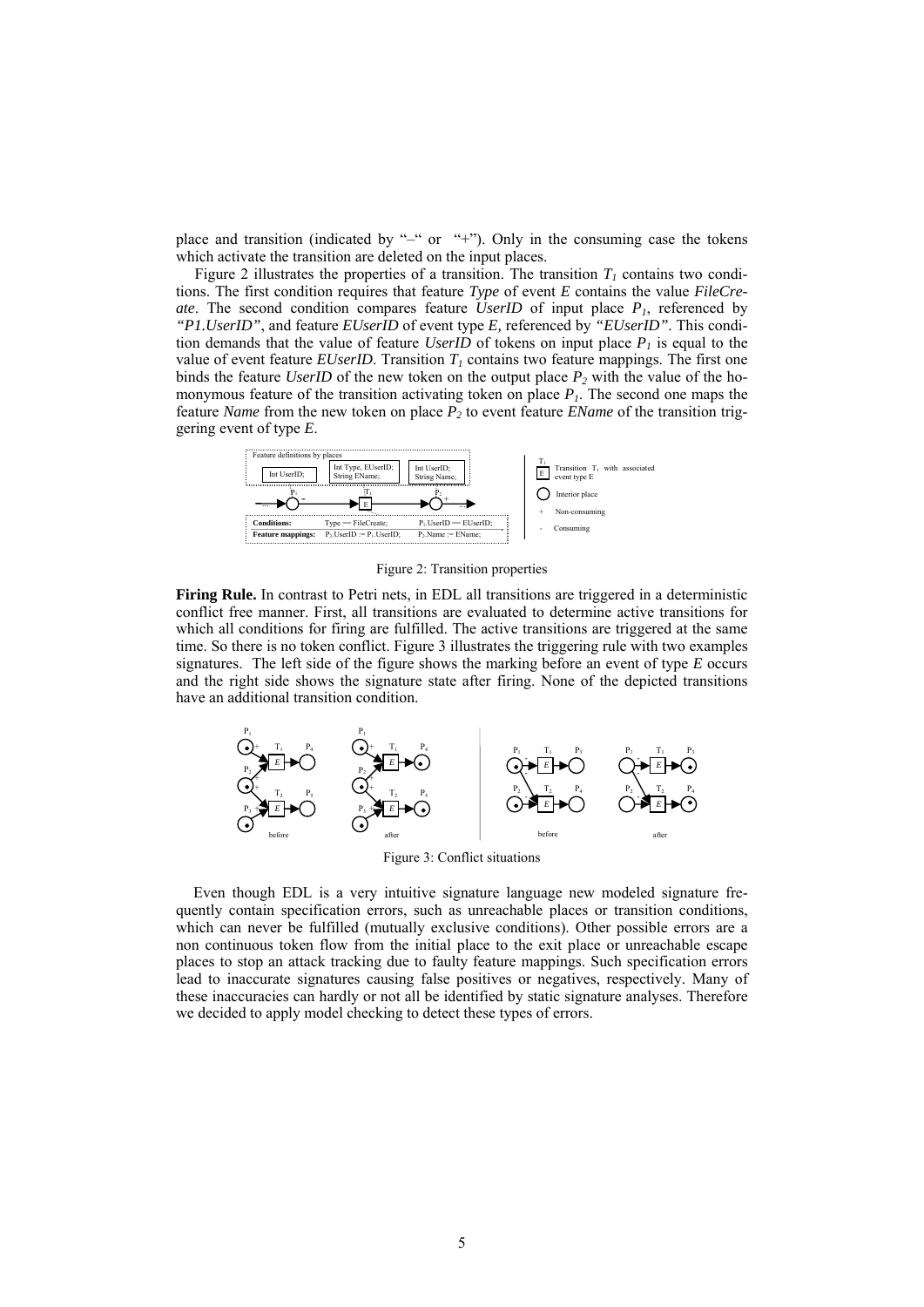### **3 Transformation of EDL signatures into PROMELA specifications**

Before verifying EDL signatures with SPIN, we have to transform them into semantic equivalent PROMELA specifications. The transformation rules needed for it are described in this section. The challenge of this transformation consists in an appropriate abstraction of the EDL signatures to achieve a limited state space. An one-to-one transformation would result in an infinite state space, since the number of tokens in EDL is not limited because each ongoing attack has to be pursued. In addition, the value range of features is not limited as well. Therefore the EDL signatures have to be abstracted, but the essential semantics of the signatures must be preserved. Only thus, it is possible to detect errors in their specification and to have a limited state space.

### **3.1 Overview**

The basic elements of PROMELA are processes, message channels, and variables. *Processes* specify concurrent instances in the PROMELA language. The execution of a process can be interrupted by another process at any time, if the process execution mode is not marked as atomic. Processes allow the specification of *sequentially executed* statements, the *iterative execution* of a block of instructions (do-loop) and *conditional execution* of instructions. Processes communicate among each other via global variables or message channels. *Messages* can be read from and written to *channels*. A channel operates like a queue. A message comprises a tuple of basic PROMELA data types.

The transformation of EDL signatures into PROMELA models is transition driven. All EDL transitions are mapped into PROMELA processes which model the semantic behaviour of the transitions. EDL places are mapped to message channels and tokens to messages correspondingly. A process *P* of transition *T* evaluates messages from those message channels, the input places of *T* are mapped onto. If all required conditions for firing a transition *T* are fulfilled, process *P* generates new messages and writes them into those message channels the output places of *T* are mapped onto.

In the following, the transformation of EDL signatures to PROMELA models will be described in detail. At first the transformation of places and transitions will be described then the realisation of the triggering rule to PROMELA will be explained.

#### **3.2 Transformation of EDL places**

The conversion to a PROMELA model starts with the definition of channels for all EDL places. The channel stores the tokens of the corresponding EDL place as messages. In EDL the tokens on a place describe the state of an attack on the observed system. Therefore, a place defines a set of features that describe the system state. The definition of a feature consists of (a) the features type (*bool*, *string*, *number*, *float*…), i.e. the values range the tokens may have on this place. Further the feature definition defines (b) the feature identifier for referring features in conditions of transitions. Thus the set of feature definitions of a place can be written as a tuple. This tuple can be directly adopted by the PROMELA model by defining the message type of the corresponding channel. Only slightly changes are needed to feature type definitions, except for EDL strings. They are mapped to fixed sized byte ar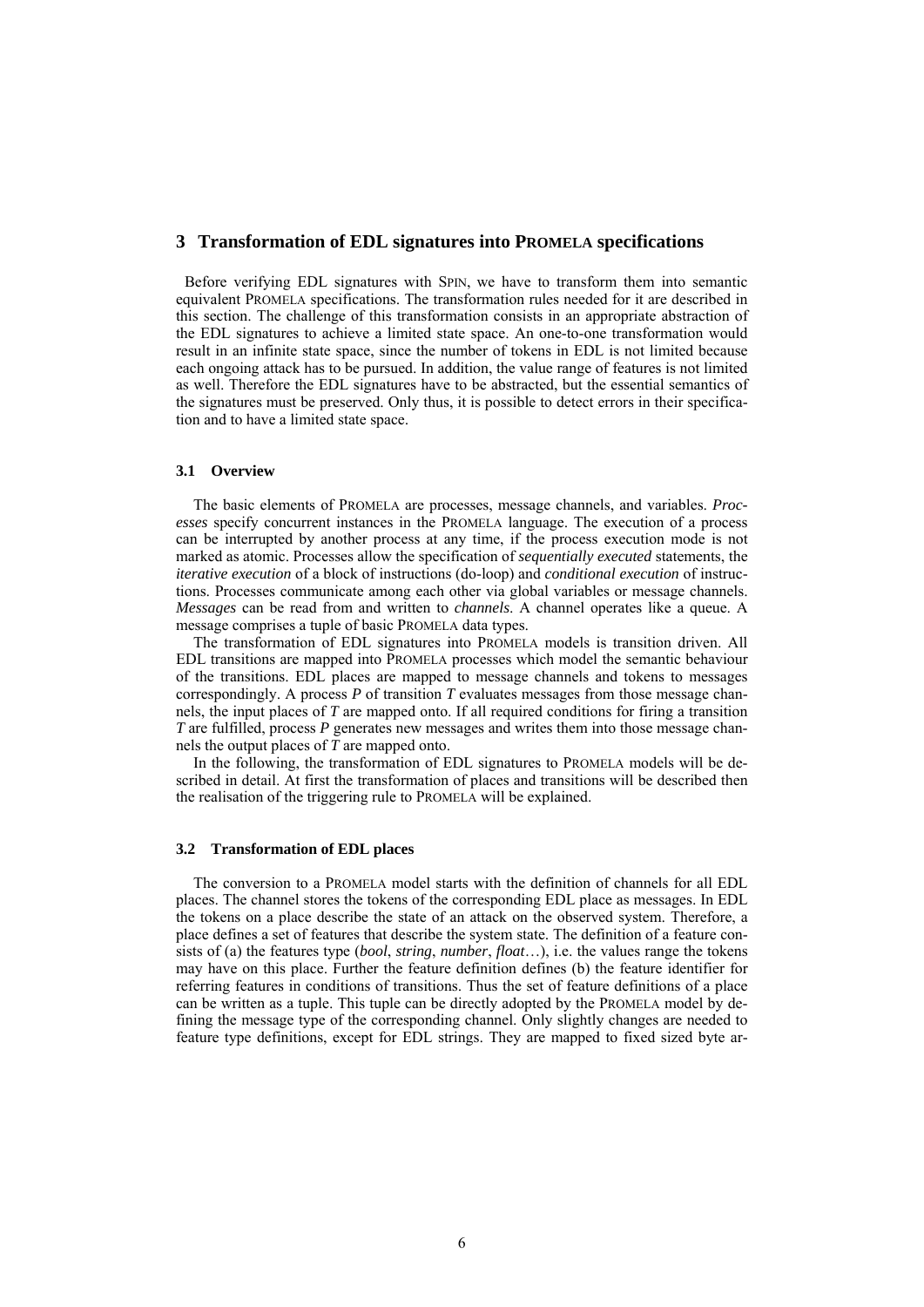rays. The size of these arrays (MAXSTRING) and the maximum message capacity of a channel (CHANNELSIZE) will be set accordingly to the EDL signature (see Section 4.1).

As an example, Table 1 shows the conversion of two EDL places "*link\_no\_prefix*" and "*exit\_place*" to PROMELA. The different place types (*initial*, *interior*, *escape*, and *exit places*) remain unconsidered during initial transformation to PROMELA because the different semantics of place types will be considered by the implementation of the firing rule.

| EDL.                                                                                                      | <b>PROMELA</b>                                                                                                                                                              |
|-----------------------------------------------------------------------------------------------------------|-----------------------------------------------------------------------------------------------------------------------------------------------------------------------------|
|                                                                                                           |                                                                                                                                                                             |
| link no prefix<br>TYPE INTERIOR<br>FEATURES<br>STRINGmLinkName.<br>STRING mScriptName,<br>INTmScriptOwner | typedef F LinkNoPrefix<br>byte mLinkName[MAXSTRING];<br>byte mScriptName[MAXSTRING];<br>int mScriptOwner;<br>۰,<br>chan LinkNoPrefix = [CHANNELSIZE] of { F LinkNoPrefix }; |
| exit place<br>TYPE EXTT<br><b>FEATURES</b>                                                                | typedef F ExitPlace<br>byte mScriptName[MAXSTRING];<br>intmExecutorID;<br>÷                                                                                                 |
| STRING mScriptName,<br><b>INTMExecutorID</b>                                                              | chan ExitPlace = [CHANNELSIZE] of ${F\_ExitPlace}$                                                                                                                          |

Table 1: Transformation of EDL places into PROMELA channels

#### **3.3 Transformation of EDL transitions**

The topology of the transitions and places in an EDL signature defines the temporal order of the occurrence of events during an attack. A single transition specifies the type of the event that triggers the transition, additional conditions of this event, and the tokens (values of token features) on the input places of the transition. (see Table 2a). The evaluation of a transition *T* begins with the examination whether the type of an incoming event *X* corresponds to the event type associated with the transition. Furthermore, the transition condition has to be evaluated in relation to event *X* for all combinations of tokens from input places of the transition. Here, a token combination is an *n*-tuple, with *n*= number of input places of *T* and every element  $t_i$  of the tuple represents a token of place  $P_i$ . If all transition conditions are fulfilled for a token combination the transition will be fired creating new tokens with new feature values on the output places.

The transformation of EDL transitions into the PROMELA model starts with the definition of separate process types for all transitions. A process of a specific type assumes that the incoming event is stored in the global variable *gEvent* and its type in the variable *gEvent-Type.* The process interprets the messages on channels representing the input places of the transition (in the following denoted as *input place channels*) as tokens. The process starts with the event evaluation and checks the type of the current event. In the example of Table 2a the EDL transition "*LinkWithPrefix(+) ExitPlace*" requires the occurrence of a "*SolarisAudiEvent*" (line 3). Therefore the respective PROMELA process "*LinkWithPrefix\_ Exit-Place*" in Table 2b checks the event type in the *if*-condition in line 4. If the condition is fulfilled the process iterates over all messages on all its input place channels. In the example this is implemented by the *do*-loop in lines 9-39. Thereafter one message from the input place channel is read out (line 12), evaluated (lines 14-33), and finally written back to the channel (line 36). The channels implement a FIFO buffer behavior. If messages from more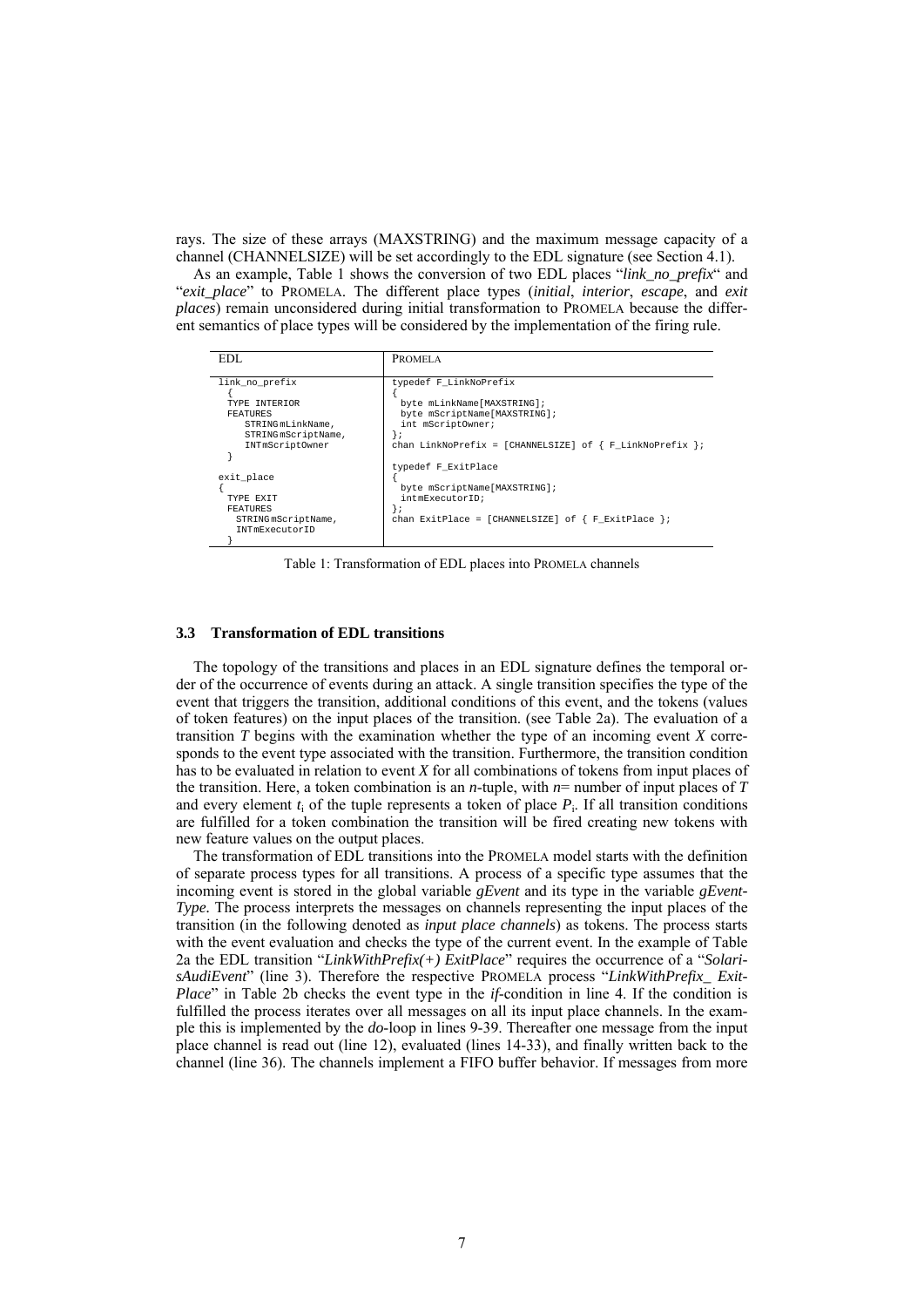than one input place channel have to be evaluated the iterations on all message combinations are performed by additional nested *do*-loops. The evaluation of the transition conditions are mapped directly onto PROMELA *if*-conditions (lines 14-18). Here, the currently considered combination of messages from the input place channels (only *lF\_LWP* in the example because it is a single input place channel) is checked in relation to the current event (*gEvent*), whether all conditions are fulfilled. In this case and if the EDL transition is consuming those messages which fulfill the conditions are placed (line 27) for later removal in an auxiliary channel (*LinkWithPrefixDelete*) corresponding to the input place channel. Further new messages are created for all output place channels (line 20), the feature values of the messages are set (line 22-23), and the messages are written (line 29) in an additional auxiliary channel (*ExitPlaceInsert*) for a later insertion into the output place channel. The process terminates after all messages have been evaluated in relation with current event (*gEvent*). Finally there are tokens in the auxiliary channel (*…Insert*) to output place channels of the transition and tokens to be removed in the auxiliary channels (*…Delete*) of the input place channels of the transition.

| a) EDL syntax                                                                                                                                                                                                                                                                                                                                                                         | b) PROMELA syntax                                                                                                                                                                                                                                                                                                                                                                                                                                                                                                                                                                                                                                                                                                                                                                                                                                                                                                                                                                                                                                |
|---------------------------------------------------------------------------------------------------------------------------------------------------------------------------------------------------------------------------------------------------------------------------------------------------------------------------------------------------------------------------------------|--------------------------------------------------------------------------------------------------------------------------------------------------------------------------------------------------------------------------------------------------------------------------------------------------------------------------------------------------------------------------------------------------------------------------------------------------------------------------------------------------------------------------------------------------------------------------------------------------------------------------------------------------------------------------------------------------------------------------------------------------------------------------------------------------------------------------------------------------------------------------------------------------------------------------------------------------------------------------------------------------------------------------------------------------|
| 01 LinkWithPrefix(-) ExitPlace<br>$02 \{$<br>03<br>TYPE SolarisAuditEvent<br>04<br>CONDITIONS<br>05<br>(eventnr==7) OR (eventnr==23),<br>LinkWithPrefix.mLinkName==RNAME,<br>06<br>07<br>euid != $audit$ id<br>08<br>09 MAPPINGS<br>10<br>[ExitPlace].mScriptName =<br>LinkWithPrefix.mScriptName,<br>11<br>[ExitPlace].mExcecutorID = euid<br>12<br>ACTIONS<br>$13 \ldots$<br>$14$ } | 01 proctype LinkWithPrefix_ExitPlace (){<br>02 atomic{<br>03 if ::<br>04 (gEventType==SolarisAuditEvent)<br>$05 - 5$<br>06 F LinkWithPrefix 1F LWP;<br>07<br>08 int 1NrOfToken = len(LinkWithPrefix)<br>$09$ do<br>$10 :: (INTOfToken > 0) ->$<br>LinkWithPrefix?1F LWP;<br>12<br>/* checking Conditions */<br>13<br>14<br>if<br>15<br>$\because$ ((gEvent.eventnr == 7)   <br>16<br>$(qEvent.event + 23))$<br>17<br>&& (STRCMP(lF LWP.mLinkName, qEvent.rname))<br>18<br>&& (qEvent.euid != qEvent.audit id) -><br>19<br>/* Create a new Message */<br>20<br>F ExitPlace 1F EP;<br>21<br>/* setting values of the new message $*/$<br>22<br>STRCPY(IF EP.mScriptName, 1F LWP.mScriptName);<br>23<br>IF EP. mExcecutorID = qEvent.euid;<br>24<br>25<br>/* Transition is Consuming, */<br>26<br>/* so mark the message for delete*/<br>27<br>LinkWithPrefixDelete!lF LWP;<br>28<br>/*save new message to insert it later */<br>29<br>ExitPlaceInsert!lF_LNP_new;<br>31<br>$lnrof$ Token--;<br>32<br>$\because$ else /* do nothing */<br>33<br>fi; |
|                                                                                                                                                                                                                                                                                                                                                                                       |                                                                                                                                                                                                                                                                                                                                                                                                                                                                                                                                                                                                                                                                                                                                                                                                                                                                                                                                                                                                                                                  |
|                                                                                                                                                                                                                                                                                                                                                                                       |                                                                                                                                                                                                                                                                                                                                                                                                                                                                                                                                                                                                                                                                                                                                                                                                                                                                                                                                                                                                                                                  |
|                                                                                                                                                                                                                                                                                                                                                                                       |                                                                                                                                                                                                                                                                                                                                                                                                                                                                                                                                                                                                                                                                                                                                                                                                                                                                                                                                                                                                                                                  |
|                                                                                                                                                                                                                                                                                                                                                                                       | 34<br>/*put back current message to Channel */<br>36<br>LinkWithPrefix!lF_LWP;                                                                                                                                                                                                                                                                                                                                                                                                                                                                                                                                                                                                                                                                                                                                                                                                                                                                                                                                                                   |
|                                                                                                                                                                                                                                                                                                                                                                                       | $37 :: else ->$<br>38<br>break;                                                                                                                                                                                                                                                                                                                                                                                                                                                                                                                                                                                                                                                                                                                                                                                                                                                                                                                                                                                                                  |
|                                                                                                                                                                                                                                                                                                                                                                                       | $39$ od;<br>$40 :: else -> skip;$                                                                                                                                                                                                                                                                                                                                                                                                                                                                                                                                                                                                                                                                                                                                                                                                                                                                                                                                                                                                                |
|                                                                                                                                                                                                                                                                                                                                                                                       | $41$ fi;                                                                                                                                                                                                                                                                                                                                                                                                                                                                                                                                                                                                                                                                                                                                                                                                                                                                                                                                                                                                                                         |
|                                                                                                                                                                                                                                                                                                                                                                                       | $42$ }<br>43                                                                                                                                                                                                                                                                                                                                                                                                                                                                                                                                                                                                                                                                                                                                                                                                                                                                                                                                                                                                                                     |

Table 2a/b: EDL transition and the related PROMELA process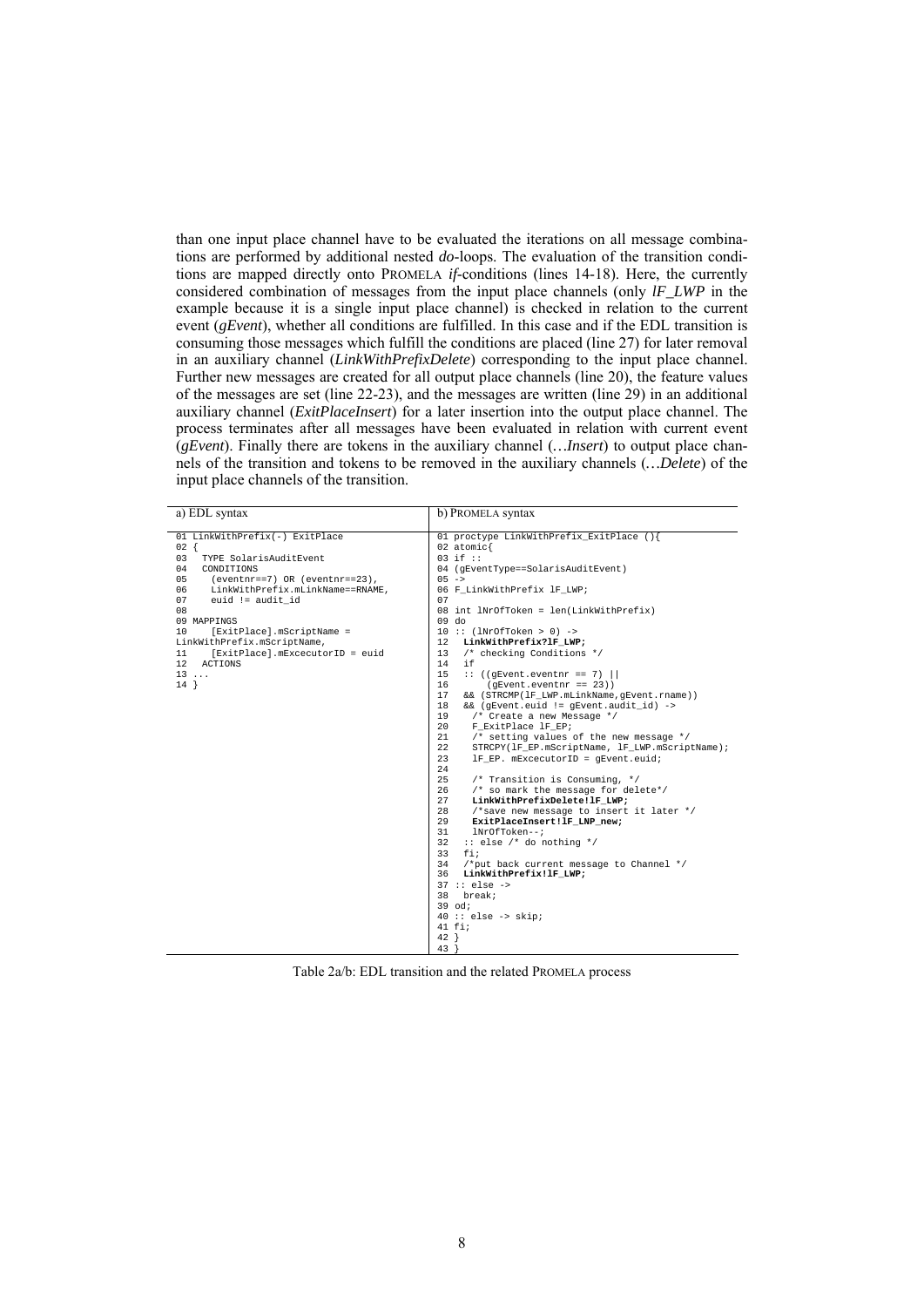#### **3.4 Implementation of the deterministic triggering rule of EDL**

EDL applies a deterministic firing rule which is conflict free as described in Section 2.1. The implementation of this rule is implicitly given in PROMELA. To guarantee a conflict free event evaluation every event is evaluated by applying the following four steps. (1) Reading out the current event. Depending on the event its values are written to the variable structure *gEvent* and the event type is stored in *gEventType*. After that (2) a process instance is created for all EDL transitions which corresponds to the process type of the respective transition as described in Section 3.3. These processes check sequentially the conditions of the EDL transitions in relation to the messages in the input place channels and the current event. The execution order of the processes is non-deterministic, but the processes are executed atomically (see atomic stmt. line 2, Table 2b), i.e. the processes cannot interrupt each other. This fact as well as the implementation principle of the processes, to store newly created messages and messages to be deleted in auxiliary channels first, ensure a conflict free firing rule. Thus, every process leaves the input data (messages) unchanged after analyzing them. When all transition processes have terminated (3) all messages to be removed are deleted from the channels and finally (4) all new messages are inserted. This is done by iteration on the messages in the auxiliary channels (*…\_Delete* and *…\_Insert*).

Figure 4(a) shows an example of an EDL signature fragment. None of the depicted transitions possess additional transition conditions. The depicted marking triggers the transitions  $T_1$ ,  $T_2$  and  $T_3$ , when the associated event *E* occurs. Figure 4(b) shows the corresponding PROMELA model after all processes have evaluated event *E* (completed step 2). The arrows indicate message readings and writings. To accomplish the evaluation of all processes, first process  $T_1$  (for simplicity reasons we assume  $T_1$  is the process evaluated first) reads and evaluates all messages from input channel *P*1 message by message. A *read* message is always written back to the channel (dotted lines) to leave the messages "unattended" for the processes  $T_2$  and  $T_3$ . Process  $TI$  inserts for each message from  $p_1$  a new message into the  $p_2$  insert channel (solid lines) and a copy of the *read* message from  $p_1$  to  $p_2$  delete (solid lines) because of the consuming mode. After evaluating all other processes in the same manner the messages in the *delete* channels (*p1\_delete*, *p2\_delete*, *p3\_delete*) are removed from the channels  $p_1$ ,  $p_2$  and  $p_3$  in step 3. Finally in step 4 the new messages from the channels *p1\_insert*, *p2\_insert* and *p3\_insert* are transferred to the respective channels  $p_1, p_2$ , and  $p_3$ . Figure 4(c) shows the situation after the evaluation of event *E*. The use of the auxiliary insert channels prevents in this example that  $T_2$  evaluates the new messages generated by  $T_1$  for the same event  $E$ . The  $\ldots$  *delete* channels are responsible for the conflict free message processing of  $T_1$  and  $T_3$ .



Figure 4: Transformation of an EDL signature into PROMELA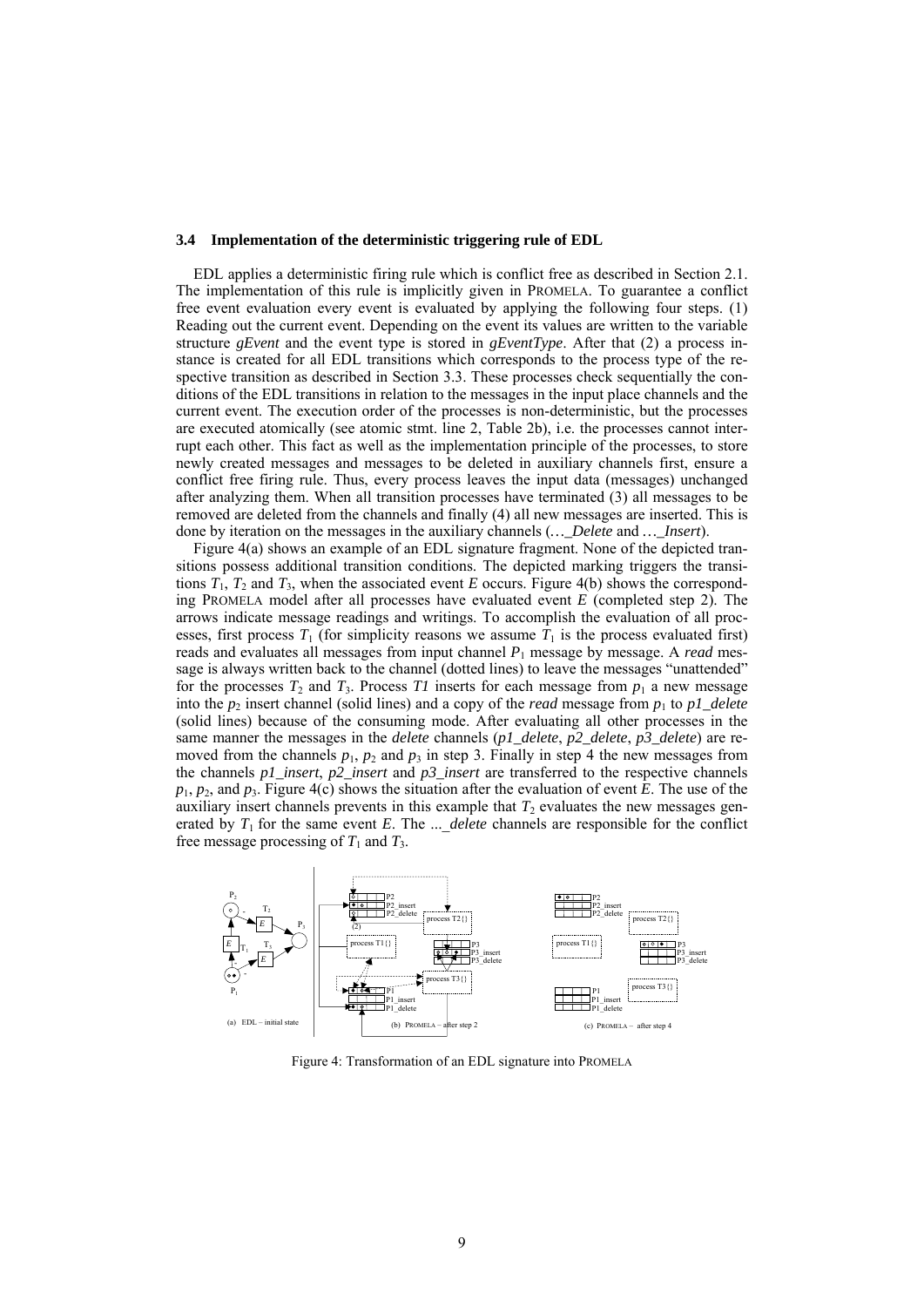## **4 Signature verification**

In this section we show how SPIN is used to identify typical specification errors in signatures. First we describe how we deal with events triggering transitions. We describe the decomposition of events in equivalence classes, the generation of new events, and the determination of the smallest possible channel size and string length to minimize the state space. Next we explain a number of typical specification errors. We formulate LTL conditions to prove their absence in the EDL modeling.

## **4.1 Setting up the verification**

To verify signature properties we have to analyze the behavior of the signature in relation to the occurring events because they affect the firing of the transitions, the creation of new tokens, and their deletion. An exhausting verification of a signature specification considering all possible events is not possible because of the huge or even infinite number of potential events. Typically events possess about 15 different features, such as timestamp, user ID, group ID, process ID, resource names, and so forth. In order to limit the state space in this transformation all possible events are divided in equivalence classes. The partition is determined by the transitions conditions of the signature. We divide all transition conditions in atomic conditions. An equivalence class is set up for each combination of fulfilled and not fulfilled atomic conditions. A representative for each class is chosen which is used for the verification of the signature properties. We can limit the verification to the representatives without loss of generality, since all events of an equivalence class influence the signature in exact same way. The determination of the equivalence classes is accomplished by splitting up complex transition conditions into atomic conditions. For this purpose, we have to split the EDL conditions by means of AND- and OR-expressions. Then we use a constraint solver to determine a concrete event for each class. For this, all atomic conditions are entered into the constraint solver in negated and non-negated form each which then evaluates the constraints and calculates concrete values for all features of an event class. So an automatic generation of all representatives is feasible. If there is no solution for a combination of negated or non-negated conditions so this constraint represents features which mutually exclude each other. Such a class is deleted from verification.

In order to verify the demanded signature properties we analyze the signature with all generated event representatives. For this, (1) an equivalence class is randomly selected and the representative of the class is the new occurring event. Next (2) the corresponding PRO-MELA process is started for each EDL transition. These processes analyze the current selected representative event in relation to the messages on the input channels. If needed, new messages are created for a later insertion or deletion. After that (3) the message channels, the insert channels and delete channels are updated in the manner described in Section 3.4. SPIN generates the full state space by successively applying these three steps. The state space contains e.g. all produced messages, all executed instructions, all variable settings and thus the complete behavior of the signature. Based on this state space we can verify signature properties and identify signature specification errors.

The size of the state space is the crucial factor for the usability of the described approach. If the state space is too large the model checker needs too many resources (computing time, memory size) for verification. The size of the state space is not only determined by the number of equivalence classes, but also by the number of messages in the channels.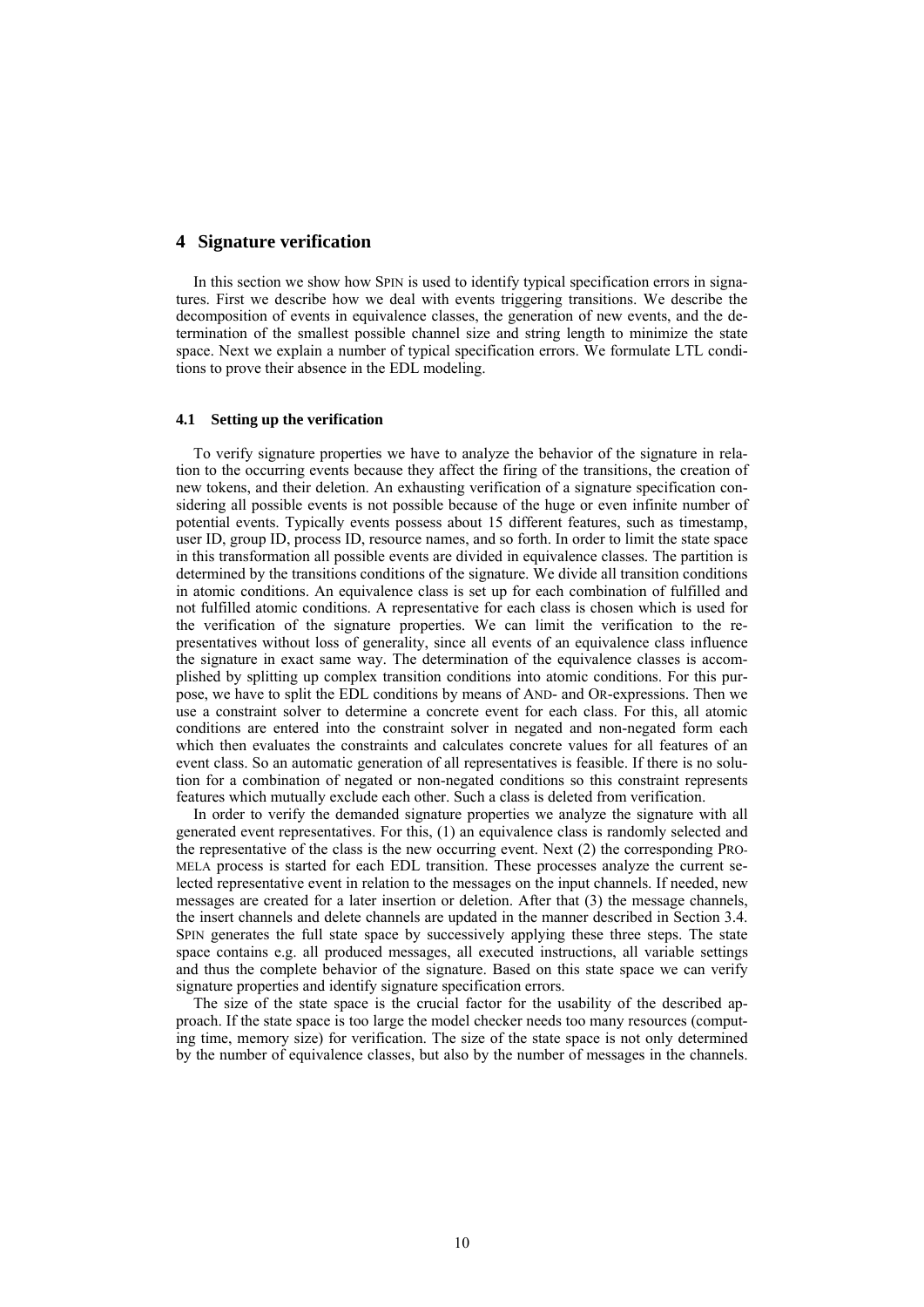This is why the CHANNELSIZE (maximum number of messages in a channel, cf. Section 3.2) should be minimized. Without loss of generality, the unlimited number of tokens on a place *P* can be limited to the maximum number *n* of incoming edges of a transition *T* from same place *P*. In most cases *n* is one, except the signature has multiple edges (also called parallel edges) between an input place *P* and a transition *T*. Only in such cases the transition correlates several tokens on a single place. However, such topologies are very unusual for signatures. In most cases a transition process correlates only one message per channel. Since the complete state space generated by SPIN covers already all possible token combinations, we can limit the number of messages in the channels this way. More messages per channels only lead to states which represent combinations of existing states.

If strings are used in an EDL signature then the length MAXSTRING (cf. Section 3.2) of the corresponding PROMELA byte arrays must be specified. PROMELA does not allow dynamical memory allocation; therefore we must estimate the required array length beforehand. The defined byte array length does not affect the number of states calculated by SPIN, but it does influence the size of the state vectors in the state space. A state vector contains information on the global variables, contents of each channel, process counter, and local variables of each process. Consequently, the string size (MAXSTRING) should be specified as low as possible. It is first and foremost determined by the largest string (*max\_str\_event*) of all event class representatives. If the signature does not apply string concatenation we can automatically estimate MAXSTRING by *max\_str\_event* as upper bound. If string concatenation is used in an EDL signature without cycles then we can limit the MAX-STRING to *max\_str\_event*\*2. In the rare case of a string concatenation in a cycle, MAXSTRING must be defined sufficiently by estimating the number of expected cycles.

#### **4.2 Signature properties**

Now we consider the properties which have to be fulfilled by each signature. If these properties are violated a specification error will be indicated. The properties to be fulfilled are specified as LTL formulas. These properties are verified by means of the model checker **SPIN.** 

**Tracking new attack instances:** The signature always have to be able to track new starting attack instances. An attack instance denotes an independent and distinct attack. These new attack instances can start with any new event and have to be tracked simultaneously. With each new occurring event, a token must be located on each init place of the signature to ensure a simultaneous attack tracking. If a channel  $(C<sub>1</sub>)$  represents an initial place (*I*) of a signature  $C_1$  must contain at least one message, each time the processes  $T_1$ representing the transition are started. This behavior can be expressed in LTL as follows:  $\varphi p \Rightarrow (a \partial \psi p)$  with  $a = \text{len}(C_1)$ , where len(*C*<sub>I</sub>) is the number of messages in channel *C*<sub>I</sub>, and *p*≡true, iff a process  $P_i$  is running.

**Unreachable system states:** The places in a signature model represent relevant system states during an attack. If a token is never located on a certain place then this system state will be never reached. Accordingly the signature possesses a faulty linked topology of places and transitions or the modeled place is redundant. We specify the property that each place  $(P_1, \ldots, P_n)$  should contain at least once a token as a LTL condition over the corresponding channels  $(c_{P1}, \ldots, c_{Pn})$ :  $\diamond t_{CP1} \land \diamond t_{CP2} \land \ldots \land \diamond t_{CPn}$ , with  $t_{CPi} = (\text{len}(c_{Pi}) > 0)$  where  $c_{\text{Pi}}$  represents the place  $P_i$ .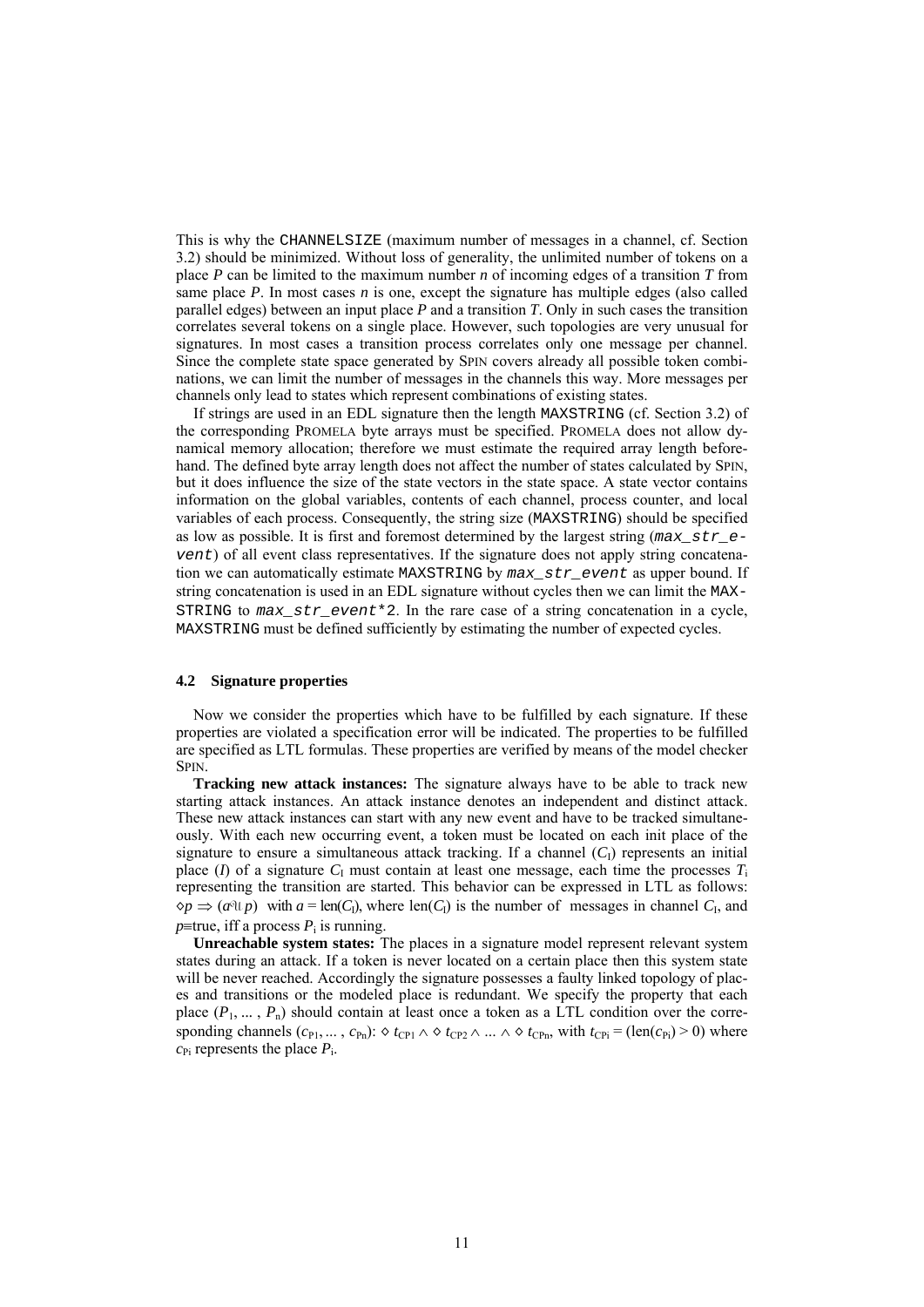**Dead system state changes:** In the same way system states are modeled by places. Changes in system states are specified by transitions. If a transition never fires this means that the system state change from the input to the output places of the transition is never accomplished. The reasons for never firing transitions are either wrongly specified transition conditions or the lack of tokens on the input places. Lacking tokens can be identified by the "*unreachable system states*" property. Transitions which will never fire because of wrongly specified transition conditions can be identified by unreachable code in the PRO-MELA process of a transition. If the state space is exhaustively generated and the statements for creating and mapping new messages (e.g. line 20 in Table2b) in a transition process are never reached then this transition will never fire. The determination of unreachable code is a standard verification option in SPIN.

**Twice triggering token event combinations:** If two transitions  $T_1$  and  $T_2$  have the same input place *P* and  $T_1$  and  $T_2$  are triggered by the same event as well as same token *t* on input place *P* then the signature allows for *twice triggering token event combinations*. This behavior means: it is possible that a single action/event transfers a single signature instance in two different system states. The reason for this is either the transitions conditions on  $T<sub>1</sub>$ and/or  $T_2$  are underspecified, or  $T_1$  and  $T_2$  are modeling an implicit fork transition. If this behavior is intended an explicit fork transition  $T_F$  should be used instead of two transitions  $T_1$  and  $T_2$  (cf. Figure 5). Otherwise the transition conditions of  $T_1$  and  $T_2$  should be refined in such a way that  $T_1$  and  $T_2$  are not triggering for the same event and the same token  $t$ . The usage of implicit fork transitions should be avoided for following two reasons: (1) the fork behavior can not be seen directly in the signature topology of places and transitions and (2) implicit fork transitions need additional conditions for correct behavior. Both issues raise the signature complexity and increase the error-proneness.



Figure 5: Implicit and explicit fork transitions

The behavior of such an implicit fork transition with CHANNELSIZE=1 can be described for a pair of transitions  $T_1$ ,  $T_2$  with the same input place  $P$  by the following LTL formula:  $\phi p$ , with *p*=true, iff  $T_1$  and  $T_2$  fires in the same event evaluation cycle. In a PRO-MELA model with more than one message per channel (CHANNELSIZE>1) the processes corresponding to the EDL transitions must be extended, so that each message from the input channels which fulfill all process conditions has to be copied to a further auxiliary channel. If this auxiliary channel contains a message twice after the termination of all processes then the signature possesses a *twice triggering token event combination*. The auxiliary channels must be erased before a new event occurs.

**Non-completion of signature instances:** A token on a place which cannot be transferred either to an exit or escape place denotes a *non-completion signature instance*. This corresponds to an attack instance whose abortion or successful completion is not recognizable. Accordingly, we check, whether the PROMELA model of a signature contains messages which cannot be transferred to an exit place or to escape place channels. This requires a modification of the PROMELA model in such a way that messages reaching the exit or escape place channels are deleted immediately.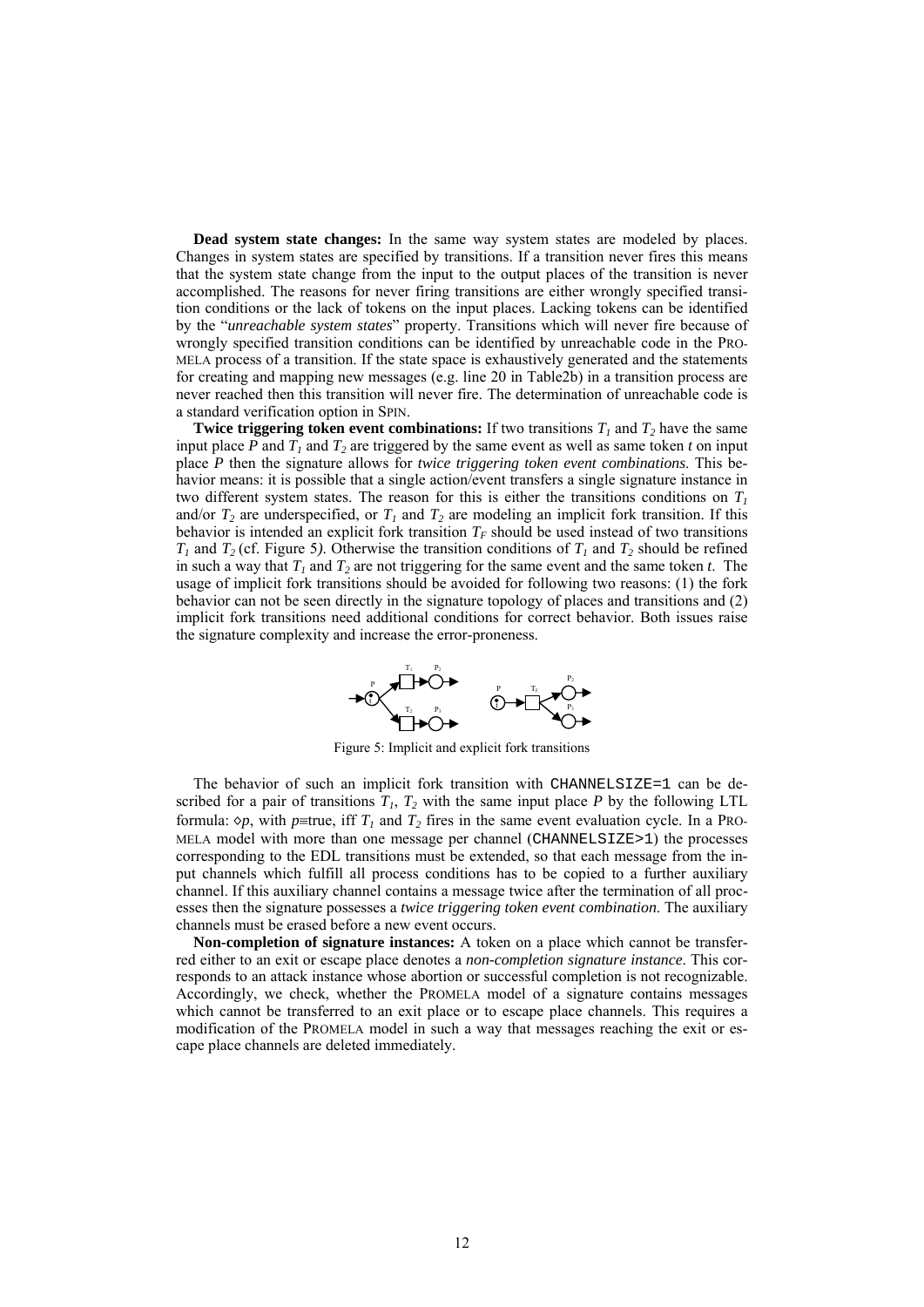A situation fulfills the *non-completion signature instances* property, when the PROMELA model reaches a state, where the initial state (only initial place channels contain a message) cannot be reached again. In this case, the PROMELA model is referred to be non reversible. Here reversibility is defined by the LTL formula:  $\Box \neg q \lor \Diamond (q \land \Diamond p)$  with (1) *p*≡true, if all channels representing an initial place contain a single message and all remaining channels are empty, and (2) *q*≡true, if an arbitrary channel not representing an initial place contains a message.

The search for *non-completion* instances can be refined if the transfer of all messages to *escape* channels as well as the transfer of all messages to *exit* places are examined separately. The transfer of a signature instance (token) to *exit* and *escape* places always has to be possible because an attack can be aborted in each system state or continued until success. In order to check this, all *exit* place channels and all processes representing incoming transitions have to be removed, whereas for verifying the transfer to *exit* place channels, the escape place channels and processes representing incoming transitions have to be removed. Both cases can be verified with the aforementioned LTL formula.

Note that all described LTL properties can be adapted in such a way that an unambiguous identification of a faulty transition or problematic place/transition structures in the EDL signature is possible. For the sake of briefness, we cannot describe this in detail here.

## **5 Example**

In order to prove the suitability of our verification approach we implemented the transformation rules introduced in Section 3 in a prototype transformer. This transformer reads an arbitrary EDL signature and generates the semantically equal PROMELA model. Besides, the transformer determines the equivalence classes for the occurring events by splitting the complex transition conditions into atomic conditions. After that, it generates the representatives for each equivalence class. For this, we use the finite domain solver [9] from the GNU PROLOG package [10]. We handle equal comparisons of two event features  $f_1$ ,  $f_2$  in an equivalence class by replacing each usage of  $f_2$  (resp.  $f_1$ ) with  $f_1$  (resp.  $f_2$ ). All other conditions are mapped to constraints between the features of the representative. Thereby the transformer automatically recognizes classes with mutually exclusive conditions. Merely the EDL regular string comparison condition must be handled manually. After determining representatives the prototype generates the LTL formulas of the signature properties to be hold whereby the properties described in Section 4.2 were adapted to concrete channel and process names. Finally SPIN is automatically started with the generated model and the LTL conditions to be verified.

In the following we give an example of our verification approach using a typical signature for detecting a shell-link-attack on a Unix system. The **shell-link-attack** exploits a special shell feature and the SUID (*Set-User-ID*) mechanism. If a link to a shell script is created and the link name starts with "-" then it is possible to create an interactive shell by calling the link. In old shell versions regular users could create an appropriate link which points to a SUID-shell-script and produce an interactive shell which runs with the privileges of the shell-script owner (maybe the root user). Figure 6 depicts the respective EDL signature consisting of 15 transitions with 3-6 conditions per transition. The full textual specification of the signature consists of 356 lines.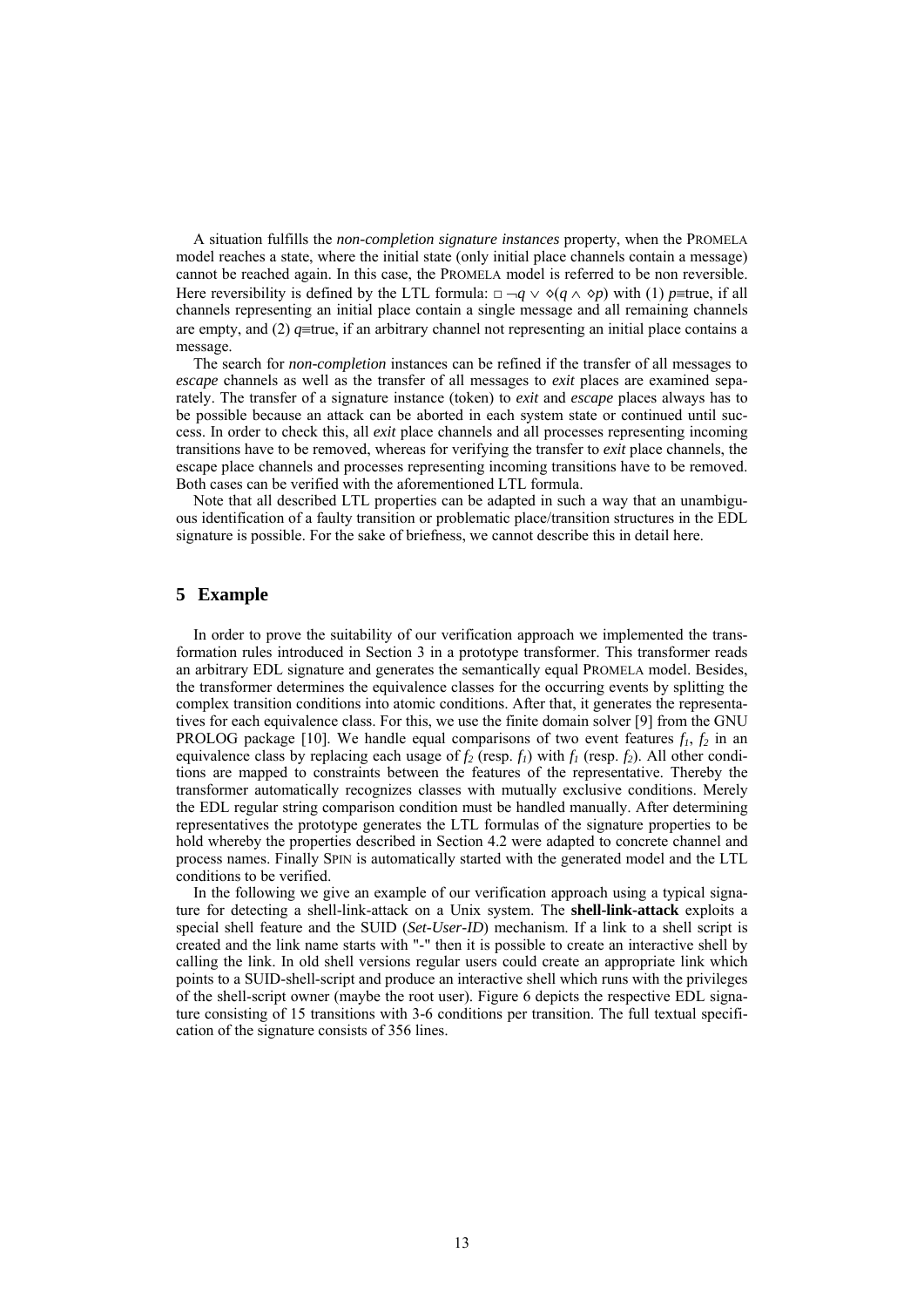

Figure 6: Simplified EDL-signature of the shell-link-attack

Our transformer identified 11 different atomic conditions for the shell-link-signature. Some of these conditions are mutually exclusive. 1920 representatives were generated for the equivalence classes. Further our tool automatically adapts the signature properties from Section 4.2 to the shell-link-attack signature and generated a set of LTL formulas that the signature should hold (see Table 3).

| Signature property                           | LTL formula in SPIN notation                                                                                                                                                                                                                                                                                                                                                                                                          |  |
|----------------------------------------------|---------------------------------------------------------------------------------------------------------------------------------------------------------------------------------------------------------------------------------------------------------------------------------------------------------------------------------------------------------------------------------------------------------------------------------------|--|
| Tracking new<br>attack instances             | $\langle$ > p -> $(a \cup p)$ ;<br>$a = (len(cinit place 1) > 0$ & len(c <sub>init place 2</sub> ) > 0);<br>$p=(i sRunning(T1) \mid  i sRunning(T2) \mid    i sRunning(T14))$                                                                                                                                                                                                                                                         |  |
| Unreachable<br>system states:                | $>> t_{\text{cpp}}$ && $>> t_{\text{cpp}}$ &&  && $>> t_{\text{cpp}}$<br>$t_{CPI}$ = (len( $c_{init\ place\ 1}$ )>0);<br>$t_{CP2} = (len(c_{init\ place\ 2}) > 0);$<br>$t_{CP3}$ = (len( $c_{link with prefix}$ )>0);<br>.<br>$t_{CPh}$ = (len( $c_{exit \ place}$ )>0);                                                                                                                                                              |  |
| Dead system state changes:                   | verified by unreached code                                                                                                                                                                                                                                                                                                                                                                                                            |  |
| Twice triggering<br>token event combinations | $\left\langle >p\right\rangle$<br>$p=($ (wasTriggered(T1)&& wasTriggered (T2))<br>(wasTriggered(T3)&& wasTriggered (T7))<br>(wasTriggered(T3)&& wasTriggered (T5))<br>(wasTriqered(T7) & wasTriqered(T5))<br>(wasTriggered(T15)&& wasTriggered (T11))<br>(wasTriggered(T15)&& wasTriggered (T12))<br>(wasTriggered(T15)&& wasTriggered (T13))<br>(wasTriggered(T15)&& wasTriggered (T3))  <br>(wasTriggered(T15)&& wasTriggered (T5)) |  |
| Non-completion of<br>signature instances     | $[ ]   q    < \gt; ( q \& \& < \gt; p )$<br>$p=($ (len( $c_{init\_place\_1}$ ) ==1)<br>$q=($ (len( $c_{script~cript~created}$ )>0)  <br>& &<br>$(len(c_{init\_place\_1}) == 1)$<br>& &<br>$\cdots$<br>$(\text{len}(c_{\text{link\_with\_prefix}}) > 0)$  <br>$(len(c_{exit\_place}) > 0)$<br>$(\text{len}(c_{link with npffix}) = 0)$ & &<br>$(\text{len}(c_{exit \text{ place}}) == 0) )$                                            |  |

Table 3: LTL-Formulas to verifying the shell-link signature

The verification ensures that all properties are fulfilled by the shell-link signature beside the "*non complete-able signature instances*". This property does not hold for the place "*SUID\_script*" in Figure 6. This place models a system state where the attacker has created a SUID-script. In the PROMELA model there are messages in the corresponding channel that cannot be transferred to an escape channel. Consequently, the signature does not model each possible case if the attacker cancels the attack after script generation  $(T_9)$  and script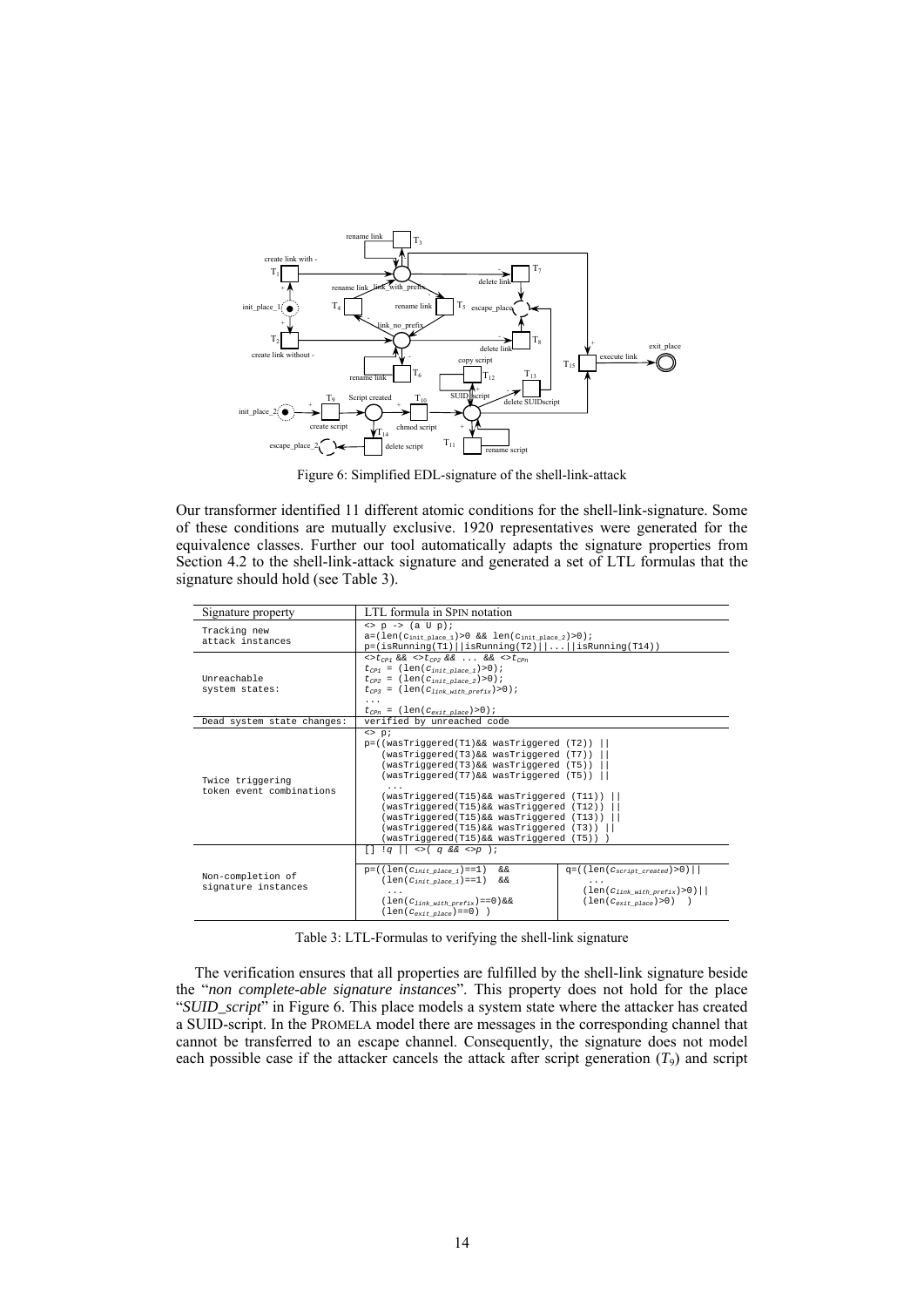mode change  $(T_{10})$ . This can be done, for instance, by deleting the created SUID script  $(T_{13})$ . A closer look on the transition  $T_{13}$  reveals that the transition does not distinguish how the script mode was changed to a SUID\_script, either by a chmod syscall or by an f chmod syscall on transition  $T_{10}$ . In the first case,  $T_{13}$  must identify related tokens for each occurring deletion event by comparing filenames, in the second case by comparing file descriptors. But the condition for distinguish the two cases and the condition for the second case is missing in  $T_{13}$ , therefore delete events which base on file descriptors are not correctly handled by  $T_{13}$ . This issue is depicted in Figure 7. Here the relevant section around transition  $T_{13}$  of the shell-link-attack signature is shown. The transition  $T_{10}$  sets the feature *"FileDescIsSet"* on place *"SUID\_script"* to false and feature *"FileName"* with the observed file name, if the  $T_{10}$  was triggered by a event for a chmod syscall. But if  $T_{10}$  is triggered by a fchmod syscall, then *"FileDescIsSet"* is set to true and the logged file descriptor is mapped to *"FileDescriptor"*. The problem ist, that the second condition on transition *T13* only correlates the feature "*FileName"* of place *"SUID\_script"* with the feature "Efilename" of the occurring event *F*. But, the case of matching file descriptors is not considered. To correct this error the signature developer has to add the distinction of the two cases and the missing equal condition for file descriptors as shown in Figure 7 in section "Conditions of  $T_{13}$  after correction".

Such errors are typical specification errors done by signature programmers. Further errors like e.g. mutually exclusive conditions, wrong transitions mappings, missing cases, or unreachable places can be also very well detected by our verification approach.



Figure 7: Detailed section of the shell-link-attack signature

**Resource Requirements:** In order to estimate the run-time and memory requirements of the SPIN tool we captured some performance figures. The following data refer to the verification of the generated PROMELA model of the shell-link-attack signature above. SPIN generated the complete state space for the PROMELA model on an AMD X2-64 (2 GHz) in 15 minutes and required nearly 900 MB for this. We used the SPIN options *partial order reduction*, *bit state hashing*, and *state vector compression*. In this configuration the complete state space contained 476,851 states with 2.2e<sup>+08</sup> state changes. Our tool which performs the transformation from an EDL signature to the corresponding PROMELA model and the generation of the representatives of event classes required 25 seconds for the most complex signature.

Apart from these run-time characteristics, a further advantage of our approach is that unfulfilled LTL formulas, i.e. violated signature properties, can easily mapped onto concrete signature elements. Thus, fault detection and correction can be carried out easily.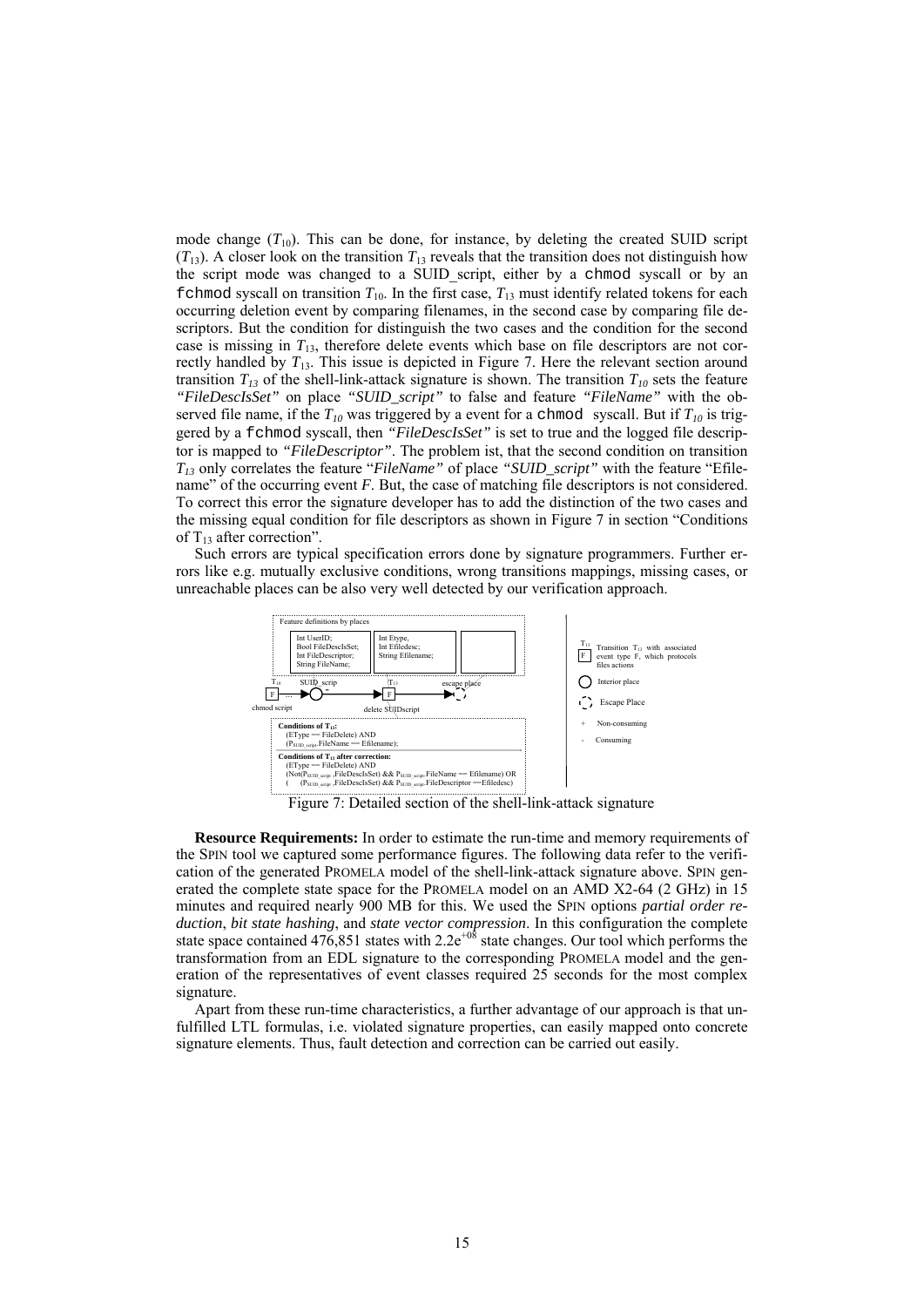## **6 Final Remarks**

The derivation of signatures from new exploits is still a tedious process which requires much experience. Systematic approaches are still rare. Newly derived signatures often possess a significant detection inaccuracy which strongly limits the detection power of misuse detection systems as well as their acceptance in practice. A longer validation and correction phase is needed to derive qualitative and accurate signatures. This implicates a larger vulnerability window of the affected systems which is unacceptable from the security point of view. Verification methods can help to accelerate the signature development process and to reduce the vulnerability window.

In this paper we presented the first approach for identifying specification errors in signatures by verification. We have applied the SPIN model checker to detect common signature specification errors. The approach was implemented as tool for a concrete representative of a multi-step signature language, namely EDL. The tool maps a given EDL signature onto the corresponding PROMELA model and generates the signature properties which are then checked with the SPIN model checker. In addition, we developed an automated method for deriving a finite set of representative events, required for the verification. We have demonstrated and evaluated the approach exemplarily.

We are currently working on the identification of further properties which each signature should hold. Furthermore, we intend to include in our approach a feature that suggests possible solutions to the signature modeler to correct founded specification errors. As another working direction is the verification of single-step signatures as used in intrusion detection systems like *Snort*.

## **References**

- [1] Meier M.: A Model for the Semantics of Attack Signatures in Misuse Detection Systems. In: Proc. of 7<sup>th</sup> Information Security Conference (ISC 2004), Palo Alto, CA, USA, LNCS 3225, Springer, pp. 158–169, 2004.
- [2] Meier M.; Schmerl S.: Improving the Efficiency of Misuse Detection. In: Proc. of the 2nd Conf. on Detection of Intrusions and Malware, and Vulnerability Assessment, Vienna, Austria, LNCS 3548, Springer, pp. 188-205, 2005.
- [3] Vigna G., Eckmann S.T., Kemmerer R.A.: The STAT Tool Suite. In: Proc. of DARPA Information Survivability Conference and Exposition (DISCEX) 2000, Vol. 2, pp. 46-55, IE-EE Press, Hilton Head, 2000.
- [4] Schmerl, S.; König H.: Towards Systematic Signature Testing. In: Petrenko A., Veanes M., Tretmans J., Grieskamp W. (Eds.): Testing of Software and Communicating Systems, Proceedings of the 19<sup>th</sup> IFIP TC6/WG6.1 International Conference TestCom 2007, Tallinn, Estonia, June 2007, LNCS 4581, Springer, pp. 276-291, 2007.
- [5] Eckmann S.T., Vigna G., Kemmerer R.A.: STATL: An Attack Language for State-based Intrusion Detection. Journal of Computer Security 10 (2002) 1/2: 71-104.
- [6] Paxson V.: Bro A System for Detecting Network Intruders in Real-Time. Computer Networks 31(1999) 23-24, pp. 2435-2463.
- [7] Kumar S.: Classification and Detection of Computer Intrusions. PhD Thesis, Dept. of Computer Science, Purdue University, West Lafayette, IN, USA, August 1995.
- [8] Ranum, M. J.: Challenges for the Future of Intrusion Detection. Invited Talk, 5th International Symposium on Recent Advances in Intrusion Detection (RAID 2002), Zürich, 2002.
- [9] Finite domain solver: http://www.gprolog.org/manual/html\_node/index.html